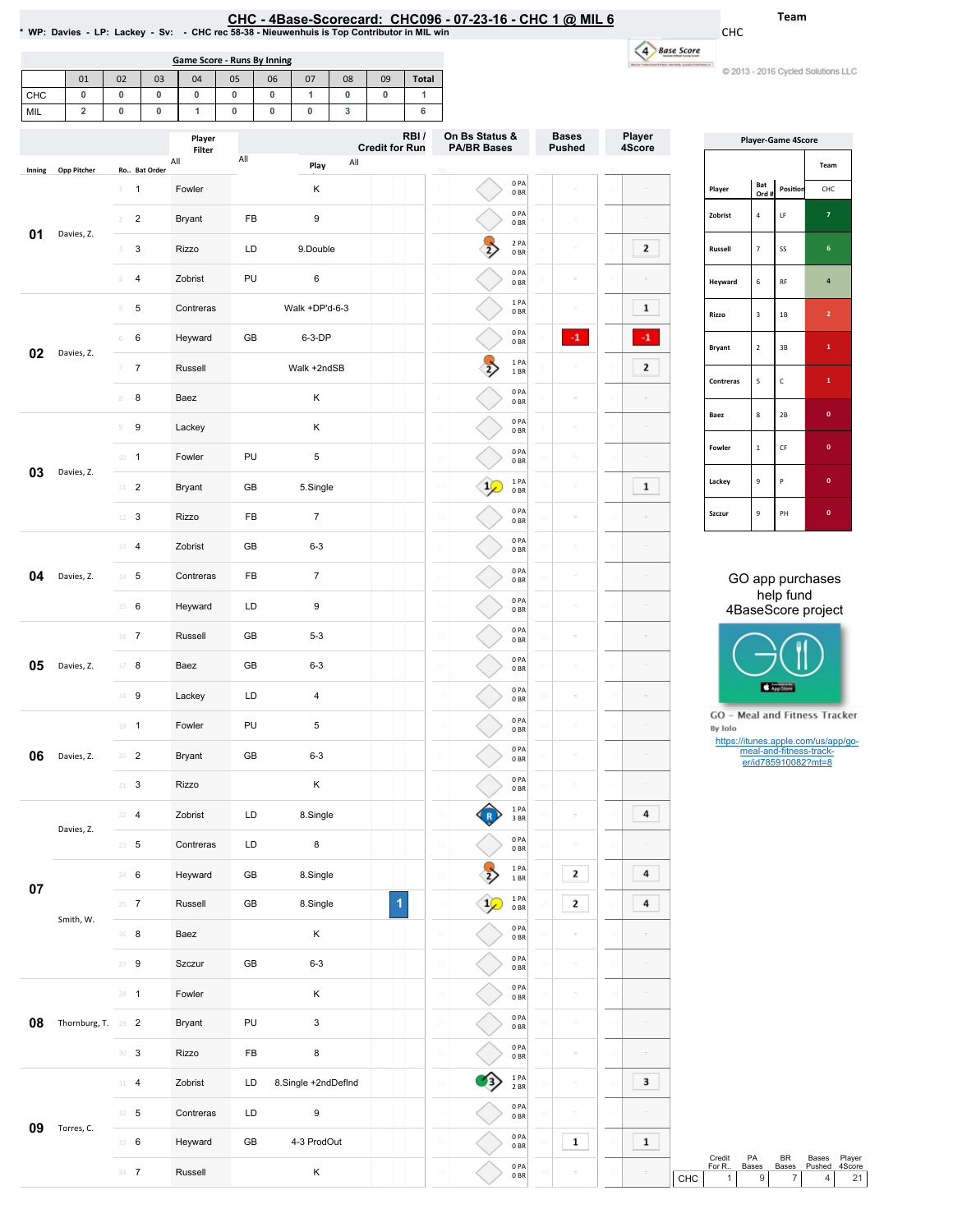|         |                   |                 |             | <u>' u ^ } Œr Zµv• Ç/vv]v</u> P |    |                      |                |                      |                |       |                               |                  |                |                 |                      |                           |                                                           |
|---------|-------------------|-----------------|-------------|---------------------------------|----|----------------------|----------------|----------------------|----------------|-------|-------------------------------|------------------|----------------|-----------------|----------------------|---------------------------|-----------------------------------------------------------|
| $8 + 8$ | ìí                | ìî              | ìï          | ìð                              | ìñ | ìò                   | ìó             | ìô                   | ìõ             | d}šo  |                               |                  |                |                 |                      |                           |                                                           |
| 0,      |                   |                 |             |                                 |    |                      |                |                      |                |       |                               |                  |                |                 |                      |                           |                                                           |
|         |                   |                 |             | Wo Ç Œ<br>&još Œ                |    |                      |                |                      | & UHGLWIRU5 XQ | $5\%$ | 2 Q%V 6 VDWXV<br>3\$ %5 %DVHV | %DVHV<br>3 XVKHG | 30 NU<br>6FRUH |                 |                      | WoÇŒ u ð^}Œ               |                                                           |
|         | /vv]vP K‰W)\$Z0E  |                 | Z} XX ŠKŒ C | $\pmb{\circledcirc}$            |    | $\pmb{\circledcirc}$ | WoÇ            | $\pmb{\circledcirc}$ |                |       |                               |                  |                |                 |                      |                           | d u                                                       |
|         |                   | $\mathbf{r}$    |             | ) RZ ®IU                        |    |                      | $\sim$         |                      |                |       | ì W<br>ìZ                     |                  |                | Wo Ç Œ          | š<br>KŒ              | ۷ <b>γ∙</b> ]Ÿ}           | $\,$                                                      |
|         |                   | $\hat{\perp}$   |             | <b>%UDOW</b>                    |    | ) %                  |                |                      |                |       | i W<br>$i$ Z                  |                  |                | $\bullet$ } Opš | ð                    | $\mathcal{S}_\kappa$      | ó                                                         |
|         | ÀJ∙U∗X            | ï.              |             | $5 \,\sharp\,$ R                |    | $\prime$ .           |                | ' RXE®               |                |       | îW<br>i Z                     |                  |                | Zµ⊷ oo          | ó                    | $\boldsymbol{\mathsf{M}}$ | ò                                                         |
|         |                   | ð               |             | $=$ REUMV                       |    | 38                   |                |                      |                |       | i W<br>i Z                    |                  |                | , ÇÁ Œ          | ò                    | Z&                        | ð                                                         |
|         |                   | ñ               |             | & ROWHUDV                       |    |                      | : DON '3G      |                      |                |       | í W<br>ìZ                     |                  |                | zjì ì }         | $\ddot{\rm I}$       | $\mathbf{i}$              | $\top$                                                    |
|         | À]∙UX             | ò               |             | $+HZDUS$                        |    | $*$ %                |                | '3                   |                |       | i W<br>ìZ                     |                  |                | 0Ç vš           | î                    | $\ddot{\rm I}$            | $\mathbf{1}$                                              |
|         |                   | ó               |             | 5 XVMO                          |    |                      | : DON: QG6%    |                      |                |       | í W<br>$i$ $Z$                |                  |                | } všOEOE        | ñ                    |                           | $\mathbf{1}$                                              |
|         |                   | ô               |             | %DHJ                            |    |                      | $\cdot$        |                      |                |       | ìW<br>ìZ                      |                  |                |                 |                      |                           |                                                           |
|         |                   | $\tilde{\rm O}$ |             | / DFNH                          |    |                      | $\blacksquare$ |                      |                |       | ìW<br>i Z                     |                  |                | j.              | ô                    | î                         | $\mathbf{1}$                                              |
|         |                   | íì.             |             | ) RZ ONU                        |    | 38                   |                |                      |                |       | i W<br>ìZ                     |                  |                | &} Áo Œ         | í                    | &                         | ni.                                                       |
|         | X⊌∙≬Á             | íí.             |             | <b>%UDOW</b>                    |    | $*$ %                | $61QJ$ $OH$    |                      |                |       | í W<br>i Z                    |                  |                | $>$   $\circ$   | $\tilde{\mathbf{o}}$ | ${\sf W}$                 | $\mathbf{1}$                                              |
|         |                   | íî              |             | $5 \text{ }\mathsf{I}$ ] R      |    | ) %                  |                |                      |                |       | i W<br>ìZ                     |                  |                | ^Ì ÌμŒ          | $\tilde{\text{o}}$   | W                         | $\mathbf{1}$                                              |
|         |                   | íï              |             | $=$ REUMV                       |    | $*$ %                |                |                      |                |       | i W<br>ìZ                     |                  |                |                 |                      |                           |                                                           |
|         | À∣∙⊍X             | íð              |             | & ROWHUDV                       |    | ) %                  |                |                      |                |       | i W<br>i Z                    |                  |                |                 |                      |                           | * 2 DSS SXUFKDVHV                                         |
|         |                   | íñ              |             | $+HZDUS$                        |    | $\prime$ .           |                |                      |                |       | i W<br>ìZ                     |                  |                |                 |                      | KHOS IXOG                 | <b>%DMH6FRUH SURWIFW</b>                                  |
|         |                   | íò              |             | 5 XVMO                          |    | $*$ %                |                |                      |                |       | i W<br>ìZ                     |                  |                |                 |                      |                           |                                                           |
|         | X⊌∙≬Á             | íó              |             | %DHJ                            |    | $*$ %                |                |                      |                |       | i W<br>i Z                    |                  |                |                 |                      |                           |                                                           |
|         |                   | íô              |             | / DFNH                          |    | $\prime$ .           |                |                      |                |       | i W<br>ìZ                     |                  |                |                 |                      |                           |                                                           |
|         |                   | íõ              |             | ) RZ ONU                        |    | 38                   |                |                      |                |       | ìW<br>i Z                     |                  |                |                 |                      |                           |                                                           |
|         | À∣∙UX             | $\mathbf{u}$    |             | <b>%UDOW</b>                    |    | $*$ %                |                |                      |                |       | i W<br>$i$ Z                  |                  |                |                 | <b>HUIG</b>          |                           | KWOSV LWACHVDSSORFRPXVDSSJR<br>PHDCDOGILWOHNVWLDFN<br>"PW |
|         |                   | îí              |             | $5 \,\sharp\,$ R                |    |                      | $\sim$         |                      |                |       | i W<br>ìZ                     |                  |                |                 |                      |                           |                                                           |
|         |                   | îî              |             | $=$ REUMV                       |    | $\prime$ .           |                | $61QJ$ $\Theta$      |                |       | i W<br>$i \, z$               |                  |                |                 |                      |                           |                                                           |
|         | ÀJ∙U≻X            | $\hat{1}$       |             | & ROWHUDV                       |    | $\prime$ .           |                |                      |                |       | ìW<br>$i \, z$                |                  |                |                 |                      |                           |                                                           |
|         |                   | îŏ              |             | $+HZDUS$                        |    | $*$ %                |                | $61QJ$ $\Theta$      |                |       | i W<br>$i$ $z$                |                  |                |                 |                      |                           |                                                           |
|         |                   | îñ              |             | 5 XVVHO                         |    | $*$ %                |                | $61QJ$ $\Theta$      |                |       | i W<br>ìZ                     |                  |                |                 |                      |                           |                                                           |
|         | ^u ]šZUt X        | îò              |             | %DHJ                            |    |                      | $\sim$         |                      |                |       | i W<br>ìZ                     |                  |                |                 |                      |                           |                                                           |
|         |                   | îó              |             | 6] FJ XU                        |    | $^{\star}$ %         |                |                      |                |       | i W<br>ìZ                     |                  |                |                 |                      |                           |                                                           |
|         |                   | Îô              |             | ) RZ ®IU                        |    |                      | $\cdot$        |                      |                |       | i W<br>ìZ                     |                  |                |                 |                      |                           |                                                           |
|         | dZ} OE µOELblX îõ |                 |             | <b>VIOLUX</b>                   |    | 38                   |                |                      |                |       | i W<br>$i$ Z                  |                  |                |                 |                      |                           |                                                           |
|         |                   | ΪÌ              |             | $5 \,\sharp\,$ R                |    | ) %                  |                |                      |                |       | i W<br>i Z                    |                  |                |                 |                      |                           |                                                           |
|         |                   | ΪĹ              |             | $=$ REUMV                       |    | $\prime$ .           |                | $61QJ$ $@G$ $H, QG$  |                |       | i W<br>îZ                     |                  |                |                 |                      |                           |                                                           |
|         |                   | ΪÎ              |             | & ROWHUDV                       |    | $\prime$ .           |                |                      |                |       | i W<br>ìZ                     |                  |                |                 |                      |                           |                                                           |
|         | d} <b>0E</b> ∙U X | ΪÏ              |             | $+HZDUS$                        |    | $*$ %                |                | 3 URG2 XW            |                |       | ìW<br>$i$ $z$                 |                  |                |                 |                      |                           |                                                           |
|         |                   | ïð              |             | 5 XVVHO                         |    |                      | $\epsilon$     |                      |                |       | i W<br>$i \, z$               |                  |                | $8 + 8$         |                      |                           | &UHGLW 3\$ %5 %DMHV 300AH<br>RU5 %DMHV %DMHV 3XWKHG 6FRU  |

: 3 'DYLHV /3 /DFNH 6Y & +& UF 1LHXZHQKXLVLV7RS&RQMLEXWRULQ0,/ZLQ  $8+8$  # 0,/

 $d$  u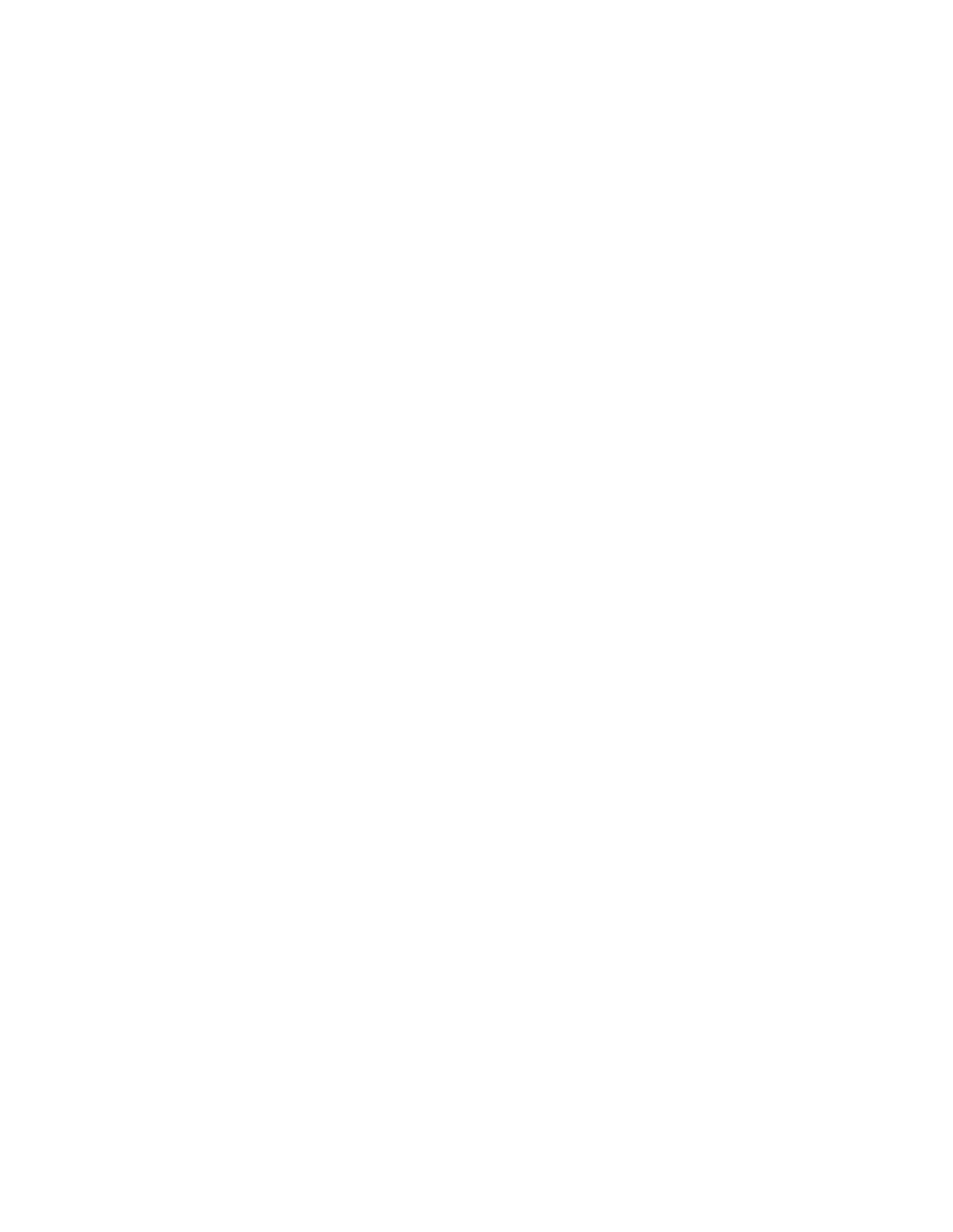## EHC - 4Base-Scorecard: CHC096 - 07-23-16 - CHC 1 @ MIL 6 لـ CHC - 4Base-Scorecard: CHC096 - 07-23-16 - CHC 1 @ MIL<br>WP: Davies - LP: Lackey - Sv: - CHC rec 58-38 - Nieuwenhuis is Top Contributor in MIL win \*\*\*\*\*\*\*\*\*



|                | CHC - 4BaseScore - Player 4Score by Batting Order<br>CHC096 - 07-23-16 - CHC 1 @ MIL 6<br>WP: Davies - LP: Lackey - Sv:  - CHC rec 58-38 - Nieuwenhuis is Top Contributor in MIL win |          |              |                |                |                |                      |                         |                |           |              |  |  |  |
|----------------|--------------------------------------------------------------------------------------------------------------------------------------------------------------------------------------|----------|--------------|----------------|----------------|----------------|----------------------|-------------------------|----------------|-----------|--------------|--|--|--|
|                |                                                                                                                                                                                      |          |              |                |                |                | <b>Bat Order</b>     |                         |                |           |              |  |  |  |
| Player         | Team                                                                                                                                                                                 | Position | $\mathbf{1}$ | $\mathbf{2}$   | 3              | 4              | 5                    | 6                       | $\overline{7}$ | 8         | 9            |  |  |  |
| Zobrist        | CHC                                                                                                                                                                                  | LF.      |              |                |                | $\overline{7}$ |                      |                         |                |           |              |  |  |  |
| <b>Russell</b> | CHC                                                                                                                                                                                  | SS       |              |                |                |                |                      |                         | 6              |           |              |  |  |  |
| Heyward        | CHC                                                                                                                                                                                  | RF       |              |                |                |                |                      | $\overline{\mathbf{4}}$ |                |           |              |  |  |  |
| <b>Rizzo</b>   | CHC                                                                                                                                                                                  | 1B       |              |                | $\overline{2}$ |                |                      |                         |                |           |              |  |  |  |
| <b>Bryant</b>  | CHC                                                                                                                                                                                  | 3B       |              | $\overline{1}$ |                |                |                      |                         |                |           |              |  |  |  |
| Contreras      | CHC                                                                                                                                                                                  | С        |              |                |                |                | $\blacktriangleleft$ |                         |                |           |              |  |  |  |
| <b>Baez</b>    | CHC                                                                                                                                                                                  | 2B       |              |                |                |                |                      |                         |                | $\pmb{0}$ |              |  |  |  |
| Fowler         | CHC                                                                                                                                                                                  | CF       | $\bullet$    |                |                |                |                      |                         |                |           |              |  |  |  |
| Lackey         | CHC                                                                                                                                                                                  | P        |              |                |                |                |                      |                         |                |           | $\mathbf 0$  |  |  |  |
| <b>Szczur</b>  | CHC                                                                                                                                                                                  | PH       |              |                |                |                |                      |                         |                |           | $\mathbf{0}$ |  |  |  |

Scorecard Sponsored By



**GO** - Meal and Fitness Tracker By Iolo

https://itunes.apple.com/us/app/go-meal-and-fitness-track-er/id785910082?mt=8

# CHC - 4Score Box - Player Totals<br>CHC096 - 07-23-16<br>WP: Davies - LP: Lackey - Sv: - CHC rec 58-38 - Nieuwenhuis is Top Contributor in MIL win

| Player        |        | Team Position | Bat<br>Ord #     | Credit For Run      | PA Bases       | <b>BR</b> Bases | <b>Bases Pushed</b> | Player 4Score  | Appearances    | Productivity<br>Rate |
|---------------|--------|---------------|------------------|---------------------|----------------|-----------------|---------------------|----------------|----------------|----------------------|
| Zobrist       | CHC LF |               | 4                | $\mathbf 0$         | $\overline{2}$ | 5               | 0                   | $\overline{7}$ | $\overline{4}$ | 1.750                |
| Russell       | CHC SS |               | $\overline{7}$   | $\mathbf{1}$        | $\overline{2}$ | $\mathbf{1}$    | $\overline{c}$      | 6              | $\sqrt{4}$     | 1.500                |
| Heyward       | CHC RF |               | 6                | $\mathbf 0$         | $\mathbf{1}$   | $\mathbf{1}$    | $\overline{2}$      | 4              | $\overline{4}$ | 1.000                |
| Rizzo         | CHC 1B |               | $\sqrt{3}$       | $\mathsf 0$         | $\overline{2}$ | $\pmb{0}$       | $\pmb{0}$           | $\overline{2}$ | $\overline{4}$ | 0.500                |
| Bryant        | CHC 3B |               | $\sqrt{2}$       | $\mathbf 0$         | $\mathbf{1}$   | $\mathsf 0$     | $\pmb{0}$           | $\mathbf{1}$   | $\overline{4}$ | 0.250                |
| Contreras     | CHC C  |               | 5                | $\mathbf 0$         | $\mathbf{1}$   | $\mathsf 0$     | $\pmb{0}$           | $\mathbf{1}$   | $\overline{4}$ | 0.250                |
| Baez          | CHC 2B |               | 8                | $\mathbf 0$         | $\pmb{0}$      | $\pmb{0}$       | $\pmb{0}$           | $\mathsf 0$    | 3              | 0.000                |
| Fowler        | CHC CF |               | $\mathbf{1}$     | $\mathsf{O}\xspace$ | $\pmb{0}$      | $\pmb{0}$       | $\pmb{0}$           | $\pmb{0}$      | $\sqrt{4}$     | 0.000                |
| Lackey        | CHC P  |               | $\boldsymbol{9}$ | $\mathbf 0$         | $\pmb{0}$      | $\pmb{0}$       | $\pmb{0}$           | $\pmb{0}$      | $\overline{2}$ | 0.000                |
| Szczur        | CHC PH |               | $\boldsymbol{9}$ | $\mathsf{O}\xspace$ | $\pmb{0}$      | $\mathsf 0$     | 0                   | $\mathsf 0$    | $\mathbf{1}$   | 0.000                |
| <b>Totals</b> |        |               |                  | $\mathbf{1}$        | 9              | $\overline{7}$  | 4                   | 21             | 34             | 0.618                |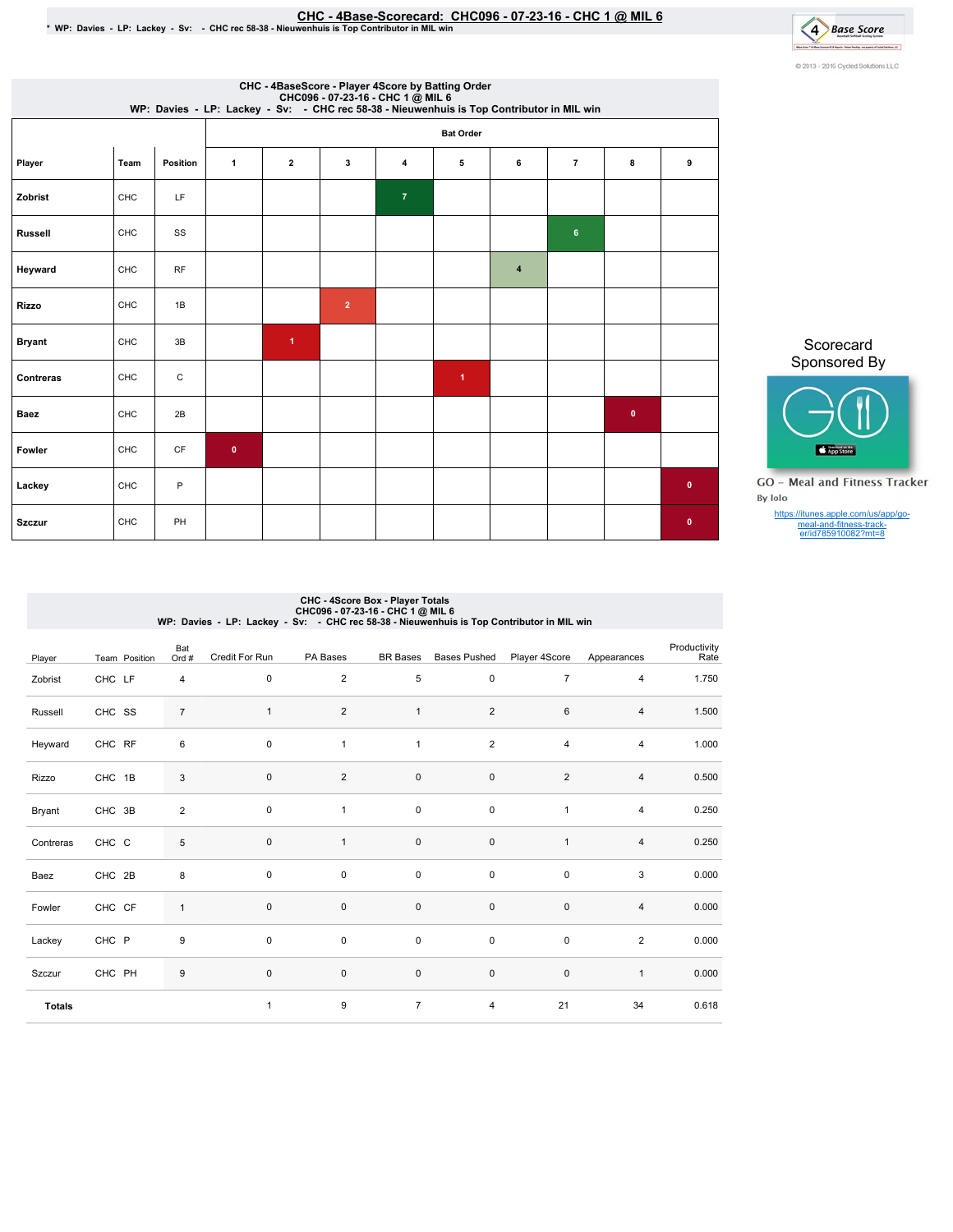|                          |               |                    |                                 | Detail by Bat Order/Player |                            |                                        |                               |                                |                                        |
|--------------------------|---------------|--------------------|---------------------------------|----------------------------|----------------------------|----------------------------------------|-------------------------------|--------------------------------|----------------------------------------|
| <b>Bat Order</b>         | Player        | Inning             | Play Text                       | LOBStatus                  | Credit For Run             | PA Bases                               | <b>BR</b> Bases               | <b>Bases Pushed</b>            | Player 4Score                          |
|                          |               | $01\,$             | Κ                               |                            | $\mathsf 0$                | $\mathsf{O}\xspace$                    | $\mathsf 0$                   | $\mathsf{O}\xspace$            | $\boldsymbol{0}$                       |
|                          |               | 03                 | $\,$ 5 $\,$                     |                            | $\mathbf 0$                | $\mathsf{O}\xspace$                    | $\mathbf 0$                   | $\mathsf 0$                    | $\mathsf 0$                            |
| $\mathbf{1}$             | Fowler        | ${\bf 06}$         | 5                               |                            | $\mathbf 0$                | $\mathsf{O}\xspace$                    | $\mathsf{O}\xspace$           | $\mathsf{O}\xspace$            | $\mathsf{O}\xspace$                    |
|                          |               | ${\bf 08}$         | Κ                               |                            | $\mathbf 0$                | $\mathsf 0$                            | $\mathsf{O}\xspace$           | $\mathsf 0$                    | $\mathsf 0$                            |
|                          |               |                    |                                 | <b>Player Totals</b>       | $\underline{0}$            | $\underline{0}$                        | $\underline{0}$               | $\underline{0}$                | $\underline{0}$                        |
|                          |               | 01                 | $\boldsymbol{9}$                |                            | $\mathbf 0$                | $\mathsf{O}\xspace$                    | $\mathsf{O}\xspace$           | $\mathsf{O}\xspace$            | $\mathsf{O}\xspace$                    |
|                          |               | $03\,$             | 5.Single                        | Left on 1st                | $\mathbf 0$                | $\mathbf{1}$                           | $\mathsf{O}\xspace$           | $\mathsf{O}\xspace$            | $\mathbf{1}$                           |
| $\sqrt{2}$               | <b>Bryant</b> | 06                 | $6 - 3$                         |                            | $\mathbf 0$                | $\mathsf{O}\xspace$                    | $\mathsf 0$                   | $\mathsf{O}\xspace$            | $\mathsf{0}$                           |
|                          |               | 08                 | 3                               |                            | $\mathbf 0$                | $\mathsf 0$                            | $\mathbf 0$                   | $\mathsf 0$                    | $\mathsf{O}\xspace$                    |
|                          |               |                    |                                 | <b>Player Totals</b>       | $\underline{0}$            | $\overline{1}$                         | $\overline{0}$                | $\underline{0}$                | $\overline{1}$                         |
|                          |               | 01                 | 9.Double                        | Left on 2nd                | $\mathbf 0$                | $\sqrt{2}$                             | $\mathsf 0$                   | $\mathsf{O}\xspace$            | $\mathbf 2$                            |
|                          |               | $03\,$             | $\overline{7}$                  |                            | $\mathbf 0$                | $\mathsf{O}\xspace$                    | $\mathbf 0$                   | $\mathsf 0$                    | $\mathsf{O}\xspace$                    |
| 3                        | Rizzo         | $06\,$             | Κ                               |                            | $\mathbf 0$                | $\mathsf{O}\xspace$                    | $\mathsf{O}\xspace$           | $\mathbf 0$                    | $\mathsf{O}\xspace$                    |
|                          |               | ${\bf 08}$         | 8                               |                            | $\mathbf 0$                | $\mathsf{O}\xspace$                    | $\mathsf{O}\xspace$           | $\mathsf{O}\xspace$            | $\mathsf{O}\xspace$                    |
|                          |               |                    |                                 | <b>Player Totals</b>       | $\underline{0}$            | $\underline{2}$<br>$\mathsf{O}\xspace$ | $\overline{0}$<br>$\mathbf 0$ | $\underline{0}$<br>$\mathbf 0$ | $\underline{2}$<br>$\mathsf{O}\xspace$ |
|                          |               | 01                 | $\,6\,$                         |                            | $\mathbf 0$<br>$\mathbf 0$ | $\mathsf{O}\xspace$                    | $\mathsf{O}\xspace$           | $\mathbf 0$                    | $\mathsf{O}\xspace$                    |
| $\overline{\mathcal{L}}$ | Zobrist       | 04                 | $6 - 3$                         |                            | $\mathbf 0$                | $\mathbf{1}$                           | 3                             | $\mathsf 0$                    | $\sqrt{4}$                             |
|                          |               | $07\,$<br>09       | 8.Single<br>8.Single +2ndDefInd | Left on 3rd                | $\mathbf 0$                | $\mathbf{1}$                           | $\sqrt{2}$                    | $\mathsf{O}\xspace$            | $\ensuremath{\mathsf{3}}$              |
|                          |               |                    |                                 | <b>Player Totals</b>       | $\underline{0}$            | $\underline{2}$                        | $\overline{5}$                | $\underline{0}$                | $\overline{L}$                         |
|                          |               | 02                 | Walk +DP'd-6-3                  |                            | $\mathbf 0$                | $\mathbf{1}$                           | $\mathbf 0$                   | $\mathsf{O}\xspace$            | $\mathbf{1}$                           |
|                          |               | 04                 | $\overline{7}$                  |                            | $\mathbf 0$                | $\mathsf{O}\xspace$                    | $\mathsf{O}\xspace$           | $\mathsf{O}\xspace$            | $\mathsf{O}\xspace$                    |
| $\sqrt{5}$               | Contreras     | 07                 | 8                               |                            | $\mathbf 0$                | $\mathsf 0$                            | $\mathsf{O}\xspace$           | $\mathsf{O}\xspace$            | $\mathsf{O}\xspace$                    |
|                          |               | $09\,$             | 9                               |                            | $\mathbf 0$                | $\mathsf{O}\xspace$                    | $\mathsf 0$                   | $\mathsf{O}\xspace$            | $\mathsf{O}\xspace$                    |
|                          |               |                    |                                 | <b>Player Totals</b>       | $\underline{0}$            | $\underline{\mathbf{1}}$               | $\underline{0}$               | $\underline{0}$                | $\overline{1}$                         |
|                          |               | 02                 | $6-3-DP$                        |                            | $\mathsf{O}\xspace$        | $\mathsf{O}\xspace$                    | $\mathsf{O}\xspace$           | $-1$                           | $-1$                                   |
|                          |               | $04$               | $\boldsymbol{9}$                |                            | $\mathsf{O}\xspace$        | $\mathsf{O}\xspace$                    | $\mathsf 0$                   | $\mathsf 0$                    | $\mathsf{O}\xspace$                    |
| $\,6\,$                  | Heyward       | 07                 | 8.Single                        | Left on 2nd                | $\mathsf{O}\xspace$        | $\mathbf{1}$                           | $\mathbf{1}$                  | $\overline{2}$                 | $\overline{4}$                         |
|                          |               | 09                 | 4-3 ProdOut                     |                            | $\mathbf 0$                | $\mathsf{O}\xspace$                    | $\mathbf 0$                   | $\mathbf{1}$                   | $\mathbf{1}$                           |
|                          |               |                    |                                 | <b>Player Totals</b>       | $\underline{0}$            | $\underline{\mathbf{1}}$               | $\overline{1}$                | $\underline{2}$                | $\overline{4}$                         |
|                          |               | $02\,$             | Walk +2ndSB                     | Left on 2nd                | $\mathsf{O}\xspace$        | $\mathbf{1}$                           | $\mathbf{1}$                  | $\mathsf{O}\xspace$            | $\sqrt{2}$                             |
|                          |               | 05                 | $5-3$                           |                            | $\mathbf 0$                | $\mathsf{O}\xspace$                    | $\mathbf 0$                   | $\mathsf{O}\xspace$            | $\mathsf{O}\xspace$                    |
| $\boldsymbol{7}$         | Russell       | 07                 | 8.Single                        | Left on 1st                | 1                          | $\mathbf{1}$                           | $\mathsf 0$                   | $\overline{2}$                 | $\overline{4}$                         |
|                          |               | $09\,$             | Κ                               |                            | $\mathbf 0$                | $\mathsf{O}\xspace$                    | $\mathsf 0$                   | $\mathsf{O}\xspace$            | $\mathsf{O}\xspace$                    |
|                          |               |                    |                                 | <b>Player Totals</b>       | $\overline{1}$             | $\underline{2}$                        | $\overline{1}$                | $\underline{2}$                | $\underline{6}$                        |
|                          |               | $02\,$             | Κ                               |                            | $\mathbf 0$                | $\mathsf{O}\xspace$                    | $\mathsf{O}\xspace$           | $\mathsf{O}\xspace$            | $\mathsf{O}\xspace$                    |
| $\,8\,$                  | Baez          | 05                 | $6 - 3$                         |                            | $\mathbf 0$                | $\mathsf{O}\xspace$                    | $\mathsf 0$                   | $\mathsf{O}\xspace$            | $\mathsf{0}$                           |
|                          |               | $07\,$             | Κ                               |                            | $\mathbf 0$                | $\mathsf{O}\xspace$                    | $\mathsf 0$                   | $\mathsf{O}\xspace$            | $\mathsf{O}\xspace$                    |
|                          |               |                    |                                 | <b>Player Totals</b>       | $\underline{0}$            | $\underline{0}$                        | $\underline{0}$               | $\underline{0}$                | $\underline{0}$                        |
|                          |               | 03                 | $\sf K$                         |                            | $\mathbf 0$                | $\mathsf{O}\xspace$                    | $\mathsf 0$                   | $\mathsf{O}\xspace$            | $\mathsf{O}\xspace$                    |
|                          | Lackey        | 05                 | $\overline{\mathbf{4}}$         |                            | $\mathbf 0$                | $\mathsf{O}\xspace$                    | $\mathsf 0$                   | $\mathsf{O}\xspace$            | $\mathsf{O}\xspace$                    |
| $\boldsymbol{9}$         |               |                    |                                 | <b>Player Totals</b>       | $\underline{0}$            | $\underline{0}$                        | $\overline{0}$                | $\underline{0}$                | $\underline{0}$                        |
|                          | Szczur        | $07\,$             | $6 - 3$                         |                            | $\mathbf 0$                | $\mathsf{O}\xspace$                    | $\mathsf 0$                   | $\mathsf{O}\xspace$            | $\mathsf{O}\xspace$                    |
|                          |               |                    |                                 | <b>Player Totals</b>       | $\underline{0}$            | $\underline{0}$                        | $\underline{0}$               | $\underline{0}$                | $\underline{0}$                        |
|                          |               | <b>Grand Total</b> |                                 |                            | $\overline{1}$             | $\underline{9}$                        | $\overline{1}$                | $\underline{4}$                | 21                                     |

#### CHC - 4Base-Scorecard: CHC096 - 07-23-16 - CHC 1 @ MIL 6

\* WP: Davies - LP: Lackey - Sv: - CHC rec 58-38 - Nieuwenhuis is Top Contributor in MIL win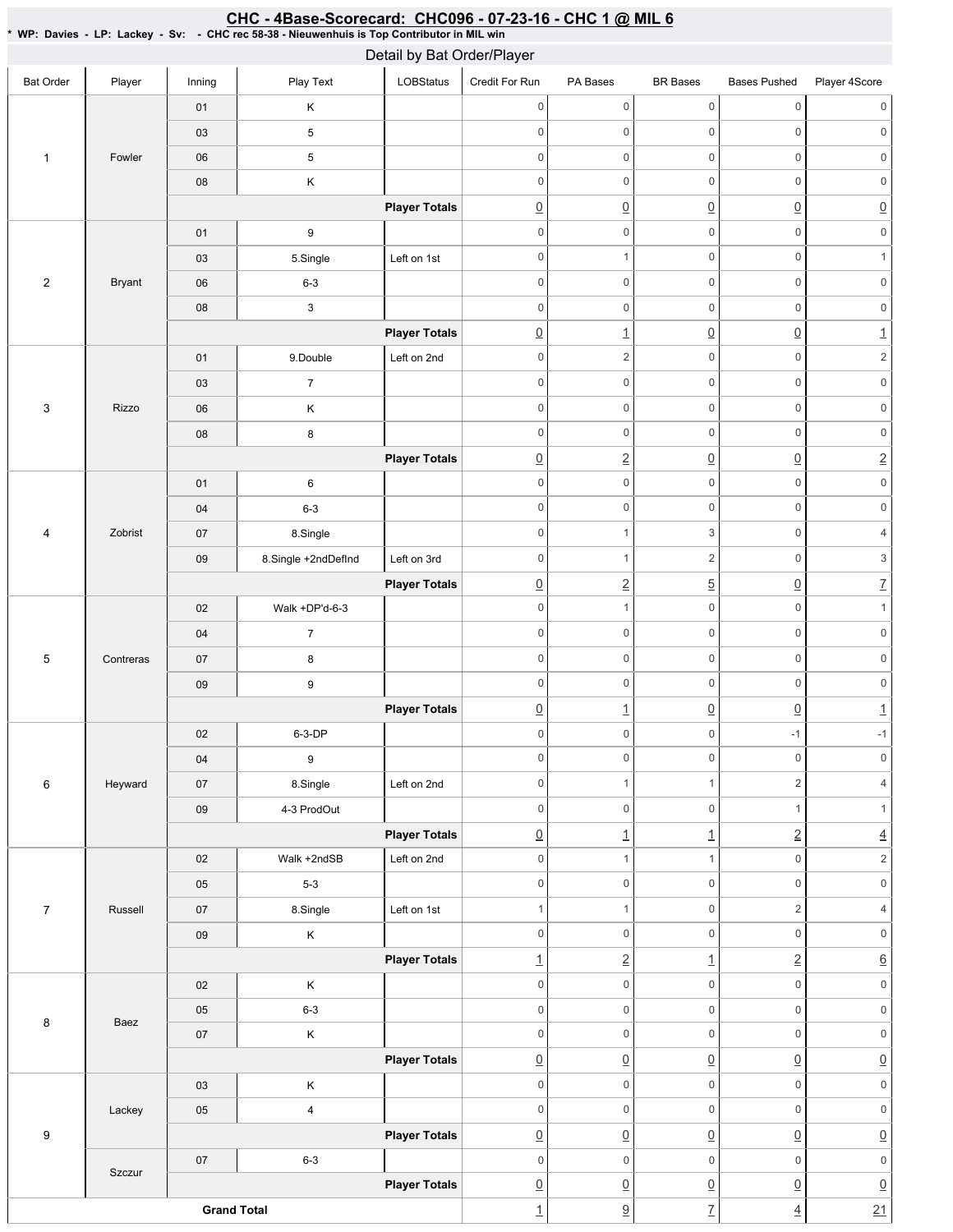## MIL - 4Base-Scorecard: CHC096 - 07-23-16 - CHC 1 @ MIL 6 \* . \* wp: Davies - LP: Lackey - Sv: - CHC rec 58-38 - Nieuwenhuis is Top Contributor in MIL win



|                    |            |          |              |              |    |    | MIL - 4BaseScore - Player 4Score by Batting Order<br>CHC096 - 07-23-16 - CHC 1 @ MIL 6<br>WP: Davies - LP: Lackey - Sv:  - CHC rec 58-38 - Nieuwenhuis is Top Contributor in MIL win |    |                |                |                |
|--------------------|------------|----------|--------------|--------------|----|----|--------------------------------------------------------------------------------------------------------------------------------------------------------------------------------------|----|----------------|----------------|----------------|
|                    |            |          |              |              |    |    | <b>Bat Order</b>                                                                                                                                                                     |    |                |                |                |
| Player             | Team       | Position | $\mathbf{1}$ | $\mathbf{2}$ | 3  | 4  | 5                                                                                                                                                                                    | 6  | $\overline{7}$ | 8              | 9              |
| <b>Nieuwenhuis</b> | MIL        | CF       |              |              |    |    |                                                                                                                                                                                      | 25 |                |                |                |
| Lucroy             | MIL        | C        |              |              |    | 19 |                                                                                                                                                                                      |    |                |                |                |
| <b>Braun</b>       | MIL        | LF       |              |              | 10 |    |                                                                                                                                                                                      |    |                |                |                |
| Gennett            | MIL        | 2B       |              | 4            |    |    |                                                                                                                                                                                      |    |                |                |                |
| Elmore             | <b>MIL</b> | PH       |              |              |    |    |                                                                                                                                                                                      |    |                |                | $\overline{2}$ |
| <b>Flores</b>      | MIL        | RF       |              |              |    |    |                                                                                                                                                                                      |    |                | $\overline{2}$ |                |
| Carter             | MIL        | 1B       |              |              |    |    | $\mathbf{0}$                                                                                                                                                                         |    |                |                |                |
| <b>Davies</b>      | <b>MIL</b> | P        |              |              |    |    |                                                                                                                                                                                      |    |                |                | $\mathbf{0}$   |
| Perez              | MIL        | 3B       |              |              |    |    |                                                                                                                                                                                      |    | $\mathbf{0}$   |                |                |
| Villar             | MIL        | SS       | $\bullet$    |              |    |    |                                                                                                                                                                                      |    |                |                |                |

Scorecard Sponsored By



**GO** - Meal and Fitness Tracker By Iolo

https://itunes.apple.com/us/app/go-meal-and-fitness-track-er/id785910082?mt=8

# MIL - 4Score Box - Player Totals<br>CHC 1 @ MIL6 - 17-23-16<br>WP: Davies - LP: Lackey - Sv: - CHC rec 58-38 - Nieuwenhuis is Top Contributor in MIL win

| Player             |        | Team Position | Bat<br>Ord #     | Credit For Run | PA Bases       | <b>BR Bases</b> | <b>Bases Pushed</b> | Player 4Score  | Appearances    | Productivity<br>Rate |
|--------------------|--------|---------------|------------------|----------------|----------------|-----------------|---------------------|----------------|----------------|----------------------|
| Nieuwenhuis MIL CF |        |               | 6                | 4              | 10             | $-2$            | 13                  | 25             | 4              | 6.250                |
| Lucroy             | MIL C  |               | $\overline{4}$   | $\overline{2}$ | 6              | 3               | 8                   | 19             | 4              | 4.750                |
| Braun              | MIL LF |               | 3                | $\pmb{0}$      | 3              | $\overline{7}$  | $\mathbf 0$         | 10             | 4              | 2.500                |
| Gennett            | MIL 2B |               | $\overline{2}$   | 0              | 2              | 2               | $\mathsf{O}\xspace$ | $\overline{4}$ | 4              | 1.000                |
| Elmore             | MIL PH |               | 9                | 0              | $\mathbf 0$    | 0               | $\overline{2}$      | $\overline{2}$ | $\mathbf{1}$   | 2.000                |
| Flores             | MIL RF |               | 8                | 0              | $\mathbf{1}$   | $\mathbf{1}$    | $\mathsf 0$         | $\overline{2}$ | 3              | 0.667                |
| Carter             | MIL 1B |               | 5                | 0              | $\mathbf 0$    | $\mathsf 0$     | $\mathbf 0$         | $\mathsf 0$    | 4              | 0.000                |
| Davies             | MIL P  |               | $\boldsymbol{9}$ | $\pmb{0}$      | $\pmb{0}$      | $\mathsf 0$     | $\mathsf 0$         | $\pmb{0}$      | $\overline{2}$ | 0.000                |
| Perez              | MIL 3B |               | $\overline{7}$   | $\mathbf 0$    | $\overline{2}$ | $-2$            | $\mathsf 0$         | $\mathsf 0$    | $\overline{4}$ | 0.000                |
| Villar             | MIL SS |               | $\mathbf{1}$     | $\mathbf 0$    | $\mathbf 0$    | $\mathsf 0$     | $\mathsf 0$         | $\mathsf 0$    | 4              | 0.000                |
| <b>Totals</b>      |        |               |                  | 6              | 24             | 9               | 23                  | 62             | 34             | 1.824                |